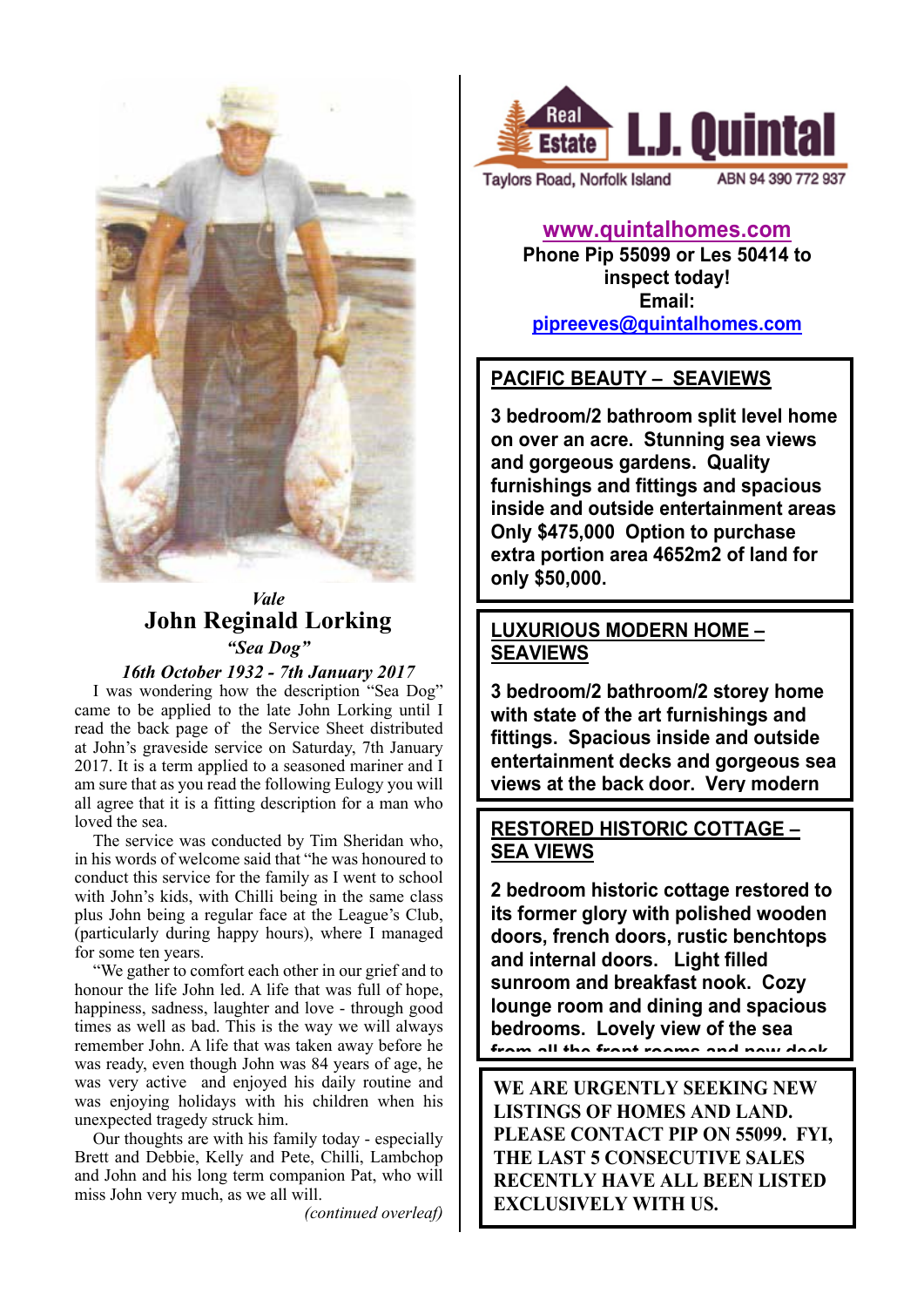### *John Reginald Lorking - continued*

As John spent his lifetime on or around the seas, it is appropriate that we all gather here today to assist John in crossing the Bar for the very last time".

Music for the service was, as can be expected, nautically based - 'Sailing" sung by Rod Stewart; "Pull for the Shore" and "A Pirate looks at forty" sung by Jimmy Buffett.

John's daughter, Dr. Kellie Pendoley PhD, then read the following Eulogy:- "John Reginald Lorking was born on Vancouver Island, Canada, to his Australian father John (Jum) Reginald Lorking and South African mother, Elaine W. Utting. Dad came to Australia with his parents aboard the ship, the 'Rabaul".

The family moved to Norfolk Island in 1948 where, 26 years earlier, his father Jum had served a 3 year contract with the Pacific Cable Board. Dad joined the Merchant Marine in 1950 signing on to his first ship, the "Kanimbla". Over the years, he came back to Norfolk as a Merchant Seaman aboard ships of the Burns Philp line which serviced the Pacific Islands. Dad loved the ocean and he continued to work on it after he returned permanently to Norfolk in 1965.

His contributions to the maritime industry of Norfolk Island spans over 5 decades; working as a fisherman, Fish Factory Manager, in the lighterage and on the Tanker. Like his father before him, his passion was fishing and he was an active member of the Norfolk Island Fishing Club, a foundation member of the Norfolk Island Consultative Committee and his intimate knowledge of the waters around Norfolk provided the basis for the boundaries of the Domestic Fishing box as we know it today.

His 41 years in the lighterage service ended on his terms, with a quiet phone call to the Lighterage Manager after unloading his last ship in 2009. His knowledge and skills in both shipping and seamanship were recognised with his appointment as the island's Tidewaiter and for 20 years he was responsible for assessing the sea conditions and making the final call on if, when and where the ship could be unloaded. His sense of responsibility never left him and he continued to monitor and critically appraise the performance of the lighterage boys, from a distance, for years after he retired. His seamanship was also recognised by his appointment as the Harbour Master, responsible for navigation and off loading of the oil tankers in Ball Bay, a role he delighted in, particularly with new Tanker Captains nervous about entering the bay.

As is common on Norfolk he was a busy man, working several jobs at a time. In the 1970s he imported the first commercial carpet cleaning machine to Norfolk and in doing so found a new niche. His honesty and extreme discretion meant home owners and businesses alike trusted him completely and there are a few dwellings on Norfolk that have not felt the "John Lorking Carpet Cleaning" touch over the years.

He collected wives like he collected paintings of ships, marrying Wendy in 1956, Betty in 1972 and Judith in 1997. He was also engaged to Helen (Georgie) when she died in 1968. In recent years his close friend, Pat, provided mutual companionship and support.

While he would never let on to us, he was very proud of his children; the twins, Brett and Kellie, Coral, Chilli and Lambchop.

You could set your watch by Dad's daily schedule, comprising morning chores around the house and running errands. The afternoon was spent at Emily Bay, in his "spot" at the boat ramp with a book and catching up with the beach crew. The Mooloolabah Speedos he was so well known for marked him as a true icon of the local beach culture. His afternoon routine saw him feeding his beloved chooks, a shower and spiff up in his dress denim shorts and the dash to the Leagues that conveniently coincided with Happy Hour and the arrival of his drinking buddies. He rarely stayed longer than the hour, enough time to catch up on the daily gossip, solve a few world problems and, argue the finer details of splicing a cargo net.

His wardrobe was a constant source of wonder. How could one human own so many pairs of denim shorts. They came in in 2 styles, short and long. Short for everyday wear with a regular pair of flip flops, long for evening wear at the Leagues Club with his "good" flip flops. He did own a pair of long pants, dress shirt and shoes but these only came out for weddings and funerals.

He loved his home 'Sarita', the house his father built. He could oversee and manage the entire property from his Captain's Chair that was strategically placed in the lounge room. Anybody daring to plant their backside on the Sacred Seat were immediately and unceremoniously ejected. He spent hours quietly sitting in the chair gazing at the mountain until well after dusk or reading one of the pile of novels from the local library.

Dad was incredibly observant and nothing in this world escaped close scrutiny. He had a razor-sharp mind that questioned everything, driving us mad with the questions: how, why, when, where, what..... His brain would grab an idea and mentally dissect it, analyse it and generally thrash it until it lay bleeding *(continued overleaf)*

# **When driving\_be considerate OW DOWN FOR HORSES**